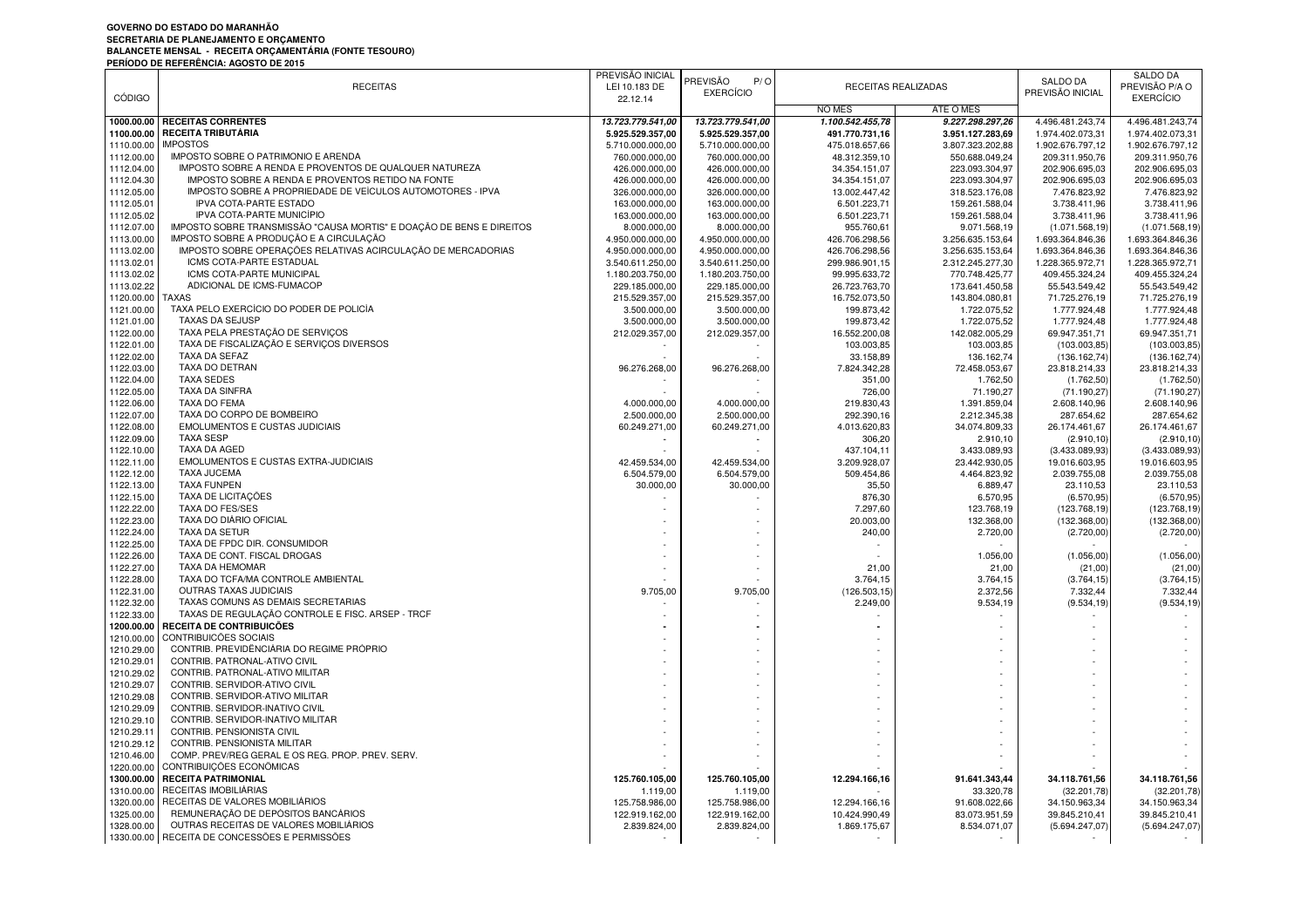## **PERÍODO DE REFERÊNCIA: AGOSTO DE 2015**

|               |                                                                        | PREVISÃO INICIAL |                        |                |                     |                  | <b>SALDO DA</b>  |
|---------------|------------------------------------------------------------------------|------------------|------------------------|----------------|---------------------|------------------|------------------|
|               | <b>RECEITAS</b>                                                        | LEI 10.183 DE    | <b>PREVISÃO</b><br>P/O |                | RECEITAS REALIZADAS | <b>SALDO DA</b>  | PREVISÃO P/A O   |
| <b>CÓDIGO</b> |                                                                        | 22.12.14         | <b>EXERCÍCIO</b>       |                |                     | PREVISÃO INICIAL | <b>EXERCÍCIO</b> |
|               |                                                                        |                  |                        | NO MËS         | ATÉ O MËS           |                  |                  |
|               | 1340.00.00 COMPENSACÕES FINANCEIRAS                                    |                  |                        |                |                     |                  |                  |
| 1390.00.00    | OUTRAS RECEITAS PATRIMONIAIS                                           |                  |                        |                | 5.338.186,36        | (5.338.186, 36)  | (5.338.186, 36)  |
|               |                                                                        |                  |                        |                |                     |                  |                  |
|               | 1600.00.00 RECEITA DE SERVIÇOS                                         |                  |                        | 196.216.45     | 3.524.228,68        | (3.524.228, 68)  | (3.524.228, 68)  |
| 1600.01.00    | SERVIÇOS COMERCIAIS                                                    |                  |                        | 193.551,70     | 1.787.692,27        | (1.787.692, 27)  | (1.787.692, 27   |
| 1600.02.00    | SERVIÇOS FINANCEIROS                                                   |                  |                        |                |                     |                  |                  |
| 1600.06.00    | SERVIÇOS PORTUARIOS                                                    |                  |                        |                |                     |                  |                  |
|               | 1600.12.00 RECEITAS JUDICIAIS                                          |                  |                        | 2.664,75       | 26.265,41           | (26.265, 41)     | (26.265, 41)     |
| 1600.13.00    | <b>SERVICOS ADMINISTRATIVOS</b>                                        |                  |                        |                |                     |                  |                  |
|               | 1600.16.00 SERVIÇOS EDUCACIONAIS                                       |                  |                        |                |                     |                  |                  |
|               | 1600.17.00 SERVIÇOS AGROPECURIOS                                       |                  |                        |                |                     |                  |                  |
| 1600.30.00    | SERVIÇOS DE TRÂNSITO                                                   |                  |                        |                |                     |                  |                  |
|               | 1600.40.00 SERVIÇOS AMBIENTAIS                                         |                  |                        |                |                     |                  |                  |
|               | 1600.99.00 OUTROS SERVIÇOS                                             |                  |                        |                | 1.710.271,00        | (1.710.271,00)   | (1.710.271,00    |
| 1700.00.00    | <b>TRANSFERÊNCIAS CORRENTES</b>                                        | 7.512.824.893.00 | 7.512.824.893,00       | 585.096.320,71 | 5.088.060.514.35    | 2.424.764.378,65 | 2.424.764.378.65 |
| 1720.00.00    | TRANSFERÊNCIAS INTERGOVERNAMENTAIS                                     | 7.483.024.893,00 | 7.483.024.893,00       | 585.092.259,06 | 5.078.293.985,03    | 2.404.730.907,97 | 2.404.730.907,97 |
| 1721.00.00    | TRANSFERÊNCIAS DA UNIÃO                                                | 6.283.024.893,00 | 6.283.024.893,00       | 462.051.228,22 | 4.168.215.192,06    | 2.114.809.700,94 | 2.114.809.700,94 |
| 1721.01.00    | PARTICIPAÇÃO NA RECEITA DA UNIÃO                                       | 5.606.756.137,00 | 5.606.756.137,00       | 420.106.817,00 | 3.838.408.411,34    | 1.768.347.725,66 | 1.768.347.725,66 |
| 1721.01.01    | COTA-PARTE DO FUNDO DE PARTICIPAÇÃO DOS ESTADOS                        | 5.550.000.000,00 | 5.550.000.000,00       | 417.066.138,81 | 3.809.306.464,53    | 1.740.693.535,47 | 1.740.693.535,47 |
| 1721.01.12    | COTA-PARTE DO IMPOSTO SOBRE PRODUTOS INDUSTRIALIZADOS-IPI              |                  |                        |                |                     |                  |                  |
|               |                                                                        | 48.287.952,00    | 48.287.952,00          | 3.040.678,19   | 25.433.879,67       | 22.854.072,33    | 22.854.072,33    |
|               | COTA-PARTE ESTADOS<br>COTA-PARTE MUNICÍPIOS                            | 36.215.964,00    | 36.215.964,00          | 2.280.508,64   | 19.075.409,75       | 17.140.554,25    | 17.140.554,25    |
|               |                                                                        | 12.071.988,00    | 12.071.988,00          | 760.169,55     | 6.358.469,92        | 5.713.518,08     | 5.713.518,08     |
| 1721.01.13    | CONTRIBUIÇÃO DE INTERVENÇÃO NO DOMÍNIO ECONÔMICO                       | 8.468.000,00     | 8.468.000,00           |                | 3.667.603,92        | 4.800.396,08     | 4.800.396,08     |
|               | COTA-PARTE ESTADOS                                                     | 6.351.000,00     | 6.351.000,00           |                | 2.750.702,94        | 3.600.297,06     | 3.600.297,06     |
|               | COTA-PARTE MUNICÍPIOS                                                  | 2.117.000,00     | 2.117.000,00           |                | 916.900,98          | 1.200.099,02     | 1.200.099,02     |
| 1721.01.30    | COTA-PARTE CONTRIB. SAL. EDUC. QUOT. EST/FEDERAL                       |                  |                        |                |                     |                  |                  |
| 1721.01.32    | COTA-PARTE IMPOSTOS/O.C. CAMB. E SEG. T.V.M. COMER. OURO               | 185,00           | 185,00                 |                | 463,22              | (278, 22)        | (278, 22)        |
| 1721.01.99    | OUTRAS TRANSFERÊNCIAS DA UNIÃO                                         |                  |                        |                |                     |                  |                  |
| 1721.02.00    | TRANSFERÊNCIAS DA UNIÃO                                                |                  |                        |                |                     |                  |                  |
| 1721.22.00    | TRANSFERÊNCIA DA COMPENSAÇÃO FINANCEIRA                                | 75.931.699,00    | 75.931.699,00          | 4.851.834,77   | 39.643.670,41       | 36.288.028,59    | 36.288.028,59    |
| 1721.22.11    | COTA-PARTE COMPENS. FINANC. RECUR. HÍDRICOS CFRH                       | 5.638.955,00     | 5.638.955,00           | 320.806,16     | 3.769.966,23        | 1.868.988,77     | 1.868.988,77     |
| 1721.22.20    | COTA-PARTE COMP. FINAC. RECUR. MINERAIS CFEM                           | 1.337.550,00     | 1.337.550,00           | 75.475,35      | 1.128.082,69        | 209.467,31       | 209.467,31       |
| 1721.22.70    | COTA-PARTE FUNDO ESPECIAL DO PETRÓLEO - FEP                            | 68.955.194,00    | 68.955.194,00          | 4.455.553,26   | 34.745.621,49       | 34.209.572,51    | 34.209.572,51    |
| 1721.33.00    | TRANSFERÊNCIAS DE RECURSOS DO SISTEMA ÚNICO DE SAÚDE-SUS FUNDO A FUNDO | 402.991.889,00   | 402.991.889,00         | 26.435.778,34  | 226.779.627,36      | 176.212.261,64   | 176.212.261,64   |
| 1721.33.06    | CONV. FUNASA/SES 0371/2009                                             |                  |                        |                |                     |                  |                  |
|               |                                                                        |                  |                        |                |                     |                  |                  |
| 1721.33.07    | CONV. MDS E COMB A FOME PROG. LEITE é VIDA                             |                  |                        |                |                     |                  |                  |
| 1721.33.08    | FUNDO ESTADUAL DE SAUDE SUS                                            |                  |                        |                |                     |                  |                  |
| 1721.33.10    | <b>PROESF</b>                                                          |                  |                        |                |                     |                  |                  |
| 1721.33.11    | CONV. SESPA - FUNDAÇÃO NAC DE SAÚDE Nº140/96DF                         |                  |                        |                |                     |                  |                  |
| 1721.33.14    | CONV.FAEC-FNS DIVERSOS PROGRAMAS                                       |                  |                        |                |                     |                  |                  |
| 1721.33.17    | CONVÊNIO/ SETEPS/ MPAS/ CRECHE/ IDOSOS/ DEFICIENTE                     |                  |                        |                |                     |                  |                  |
| 1721.33.18    | MEDIA/ALTA COMPLEXIDADE VIGILÂNCIA SANITÁRIA                           |                  |                        |                |                     |                  |                  |
| 1721.33.31    | CONVÊNIO GQV/DST - AIDS DO MINISTÉRIO DA SAÚDE                         |                  |                        |                |                     |                  |                  |
| 1721.33.34    | MS/FNS- GOV. ESTADO/GQV/PROJ.ALVORAD                                   |                  |                        |                |                     |                  |                  |
| 1721.33.50    | SAÚDE GESTÃO PLENA                                                     | 402.991.889,00   | 402.991.889,00         | 26.435.778,34  | 226.779.627,36      | 176.212.261,64   | 176.212.261,64   |
| 1721.33.51    | CONVENIOS DIBERSOS MNS/SES                                             |                  |                        |                |                     |                  |                  |
| 1721.33.60    | CONV.MMS PREVENCAO DE CONTROLE DO CANCER                               |                  |                        |                |                     |                  |                  |
| 1721.33.61    | TETO FIANCEIRO VIGILANCIA EM SAUDE (FUNDOVIG)                          |                  |                        |                |                     |                  |                  |
| 1721.33.65    | PROGRAMA ESCOLA TÉCNICA MINIST SAÚDE/SES                               |                  |                        |                |                     |                  |                  |
| 1721.33.67    | CONV. MNS 2109/ SES SANGUE HEMODERIVADOS                               |                  |                        |                |                     |                  |                  |
| 1721.33.68    | CONV.FNS/SES FORTALECIMENTO DE VIG EM SAUDE                            |                  |                        |                |                     |                  |                  |
|               | CONV.MNS/SES REDE FRIOS                                                |                  |                        |                |                     |                  |                  |
| 1721.33.69    |                                                                        |                  |                        |                |                     |                  |                  |
| 1721.33.71    | CONV.426 MNS/SES EPIDEMIOLOGIA                                         |                  |                        |                |                     |                  |                  |
| 1721.33.72    | CONV 1513 MNS/ SES ATENÇÃO A SAÚDE DA MULHER                           |                  |                        |                |                     |                  |                  |
| 1721.33.73    | CONV.MNS 3366/SES FORT.SUS ESTUDOS E PESQUISA                          |                  |                        |                |                     |                  |                  |
| 1721.33.74    | CONV. 3107 MS/ SES A TENÇÃO A SAÚDE DO IDOSO                           |                  |                        |                |                     |                  |                  |
| 1721.33.75    | CONV.MNS 1438 FORTALECIMENTO DOS CONSELHOS                             |                  |                        |                |                     |                  |                  |
| 1721.33.76    | CONV. 2468 MS/ SES PROGR. DE ODONTOLOGIA ESCOLAR                       |                  |                        |                |                     |                  |                  |
| 1721.33.77    | CONV. 3107/04 FNS/ SES/ ATENÇÃO SAÚDE DO HOMEM                         |                  |                        |                |                     |                  |                  |
| 1721.33.78    | CONV.FNS/SES/ATENCAO SAUDE SIST.PENITENCIARIO                          |                  |                        |                |                     |                  |                  |
| 1721.33.81    | PROGRAMA DAS ACOES ALIMENTACAO E NUTRICAO/SUS                          |                  |                        |                |                     |                  |                  |
| 1721.33.99    | OUTRAS TRANSFERÊNCIAS DO SUS                                           |                  |                        |                |                     |                  |                  |
| 1721.35.00    | TRANSFERÊNCIAS DE REC. DO FUNDO NACIONAL DO DESENV. EDUCAÇÃO - FNDE    | 44.381.455,00    | 44.381.455,00          | 7.199.343,82   | 34.309.366,47       | 10.072.088,53    | 10.072.088,53    |
| 1721.35.01    | TRANSFERÊNCIA DO SALÁRIO EDUCAÇÃO                                      | 22.000.000,00    | 22.000.000,00          | 1.646.083,72   | 15.661.033,01       | 6.338.966,99     | 6.338.966,99     |
| 1721.35.03    | TRANSF. FNDE/ PNAE                                                     |                  |                        |                |                     |                  |                  |
| 1721.35.04    | PROGR. DE INTEG. DA EDUC. PROF. PROEJA                                 |                  |                        |                |                     |                  |                  |
|               |                                                                        |                  |                        |                |                     |                  |                  |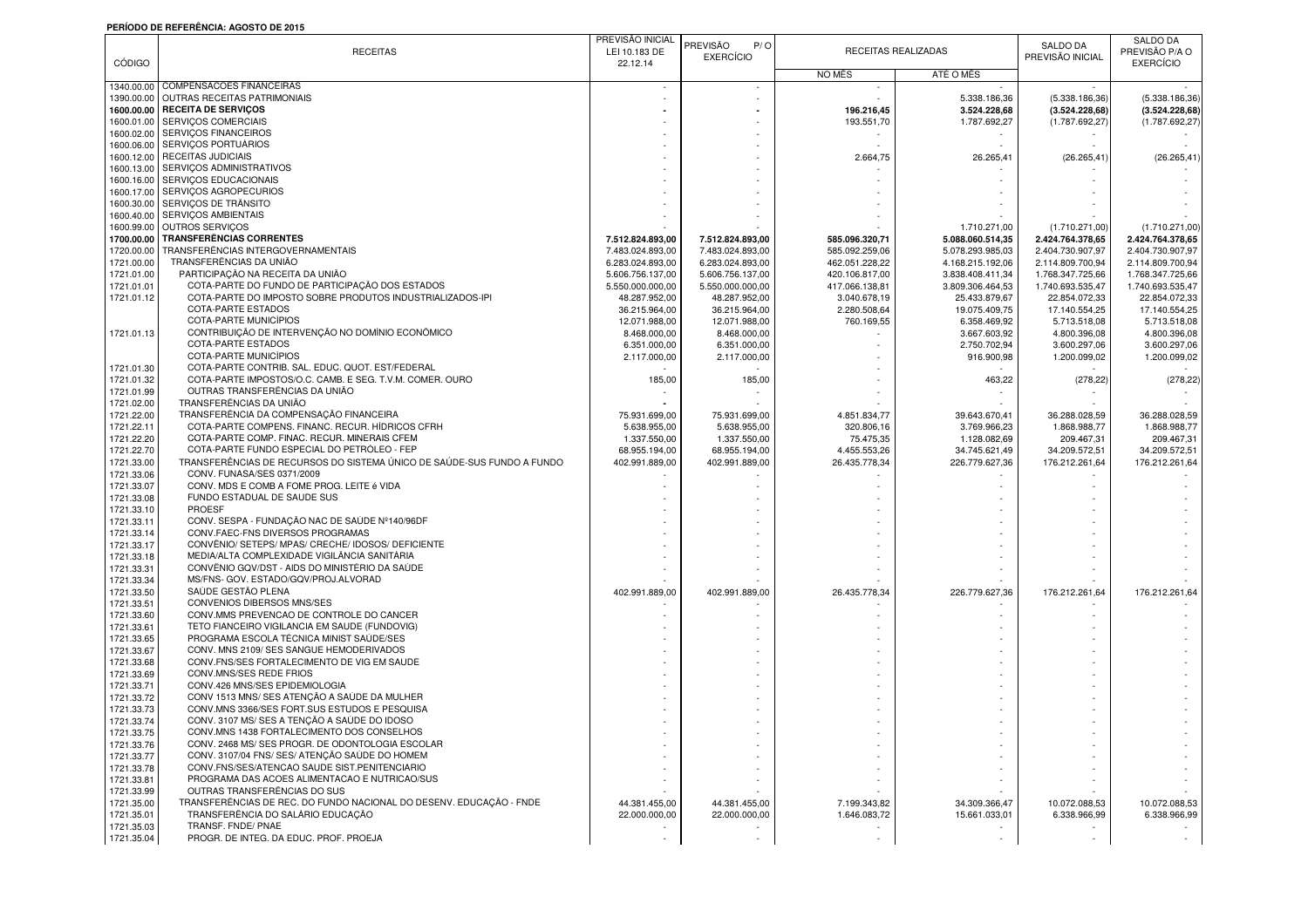## **PERÍODO DE REFERÊNCIA: AGOSTO DE 2015**

|               |                                                                           | PREVISÃO INICIAL |                  |                |                     |                  | <b>SALDO DA</b>  |
|---------------|---------------------------------------------------------------------------|------------------|------------------|----------------|---------------------|------------------|------------------|
|               | <b>RECEITAS</b>                                                           | LEI 10.183 DE    | PREVISÃO<br>P/O  |                | RECEITAS REALIZADAS | <b>SALDO DA</b>  | PREVISÃO P/A O   |
| <b>CÓDIGO</b> |                                                                           | 22.12.14         | <b>EXERCÍCIO</b> |                |                     | PREVISÃO INICIAL | <b>EXERCÍCIO</b> |
|               |                                                                           |                  |                  | <b>NO MËS</b>  | ATÉ O MÊS           |                  |                  |
| 1721.35.05    | CONVÊNIO UEMA CAPES - DEMANDA                                             |                  |                  |                |                     |                  |                  |
| 1721.35.06    | MERENDA ESCOLAR                                                           | 21.881.455,00    | 21.881.455,00    | 5.553.260,10   | 17.735.242,00       | 4.146.213,00     | 4.146.213,00     |
| 1721.35.07    | CONVÊNIO FNDE/SEC. DE EDUCAÇÃO                                            |                  |                  |                | 144.840.00          | (144.840,00)     | (144.840,00)     |
| 1721.35.08    | CONVÊNIO INEP/ME/CENSO EDUCACIONAL/SEC. EDUCAÇÃO                          |                  |                  |                |                     |                  |                  |
| 1721.35.99    | OUTRAS TRANSF. DO FNDE                                                    | 500.000,00       | 500.000,00       |                | 768.251,46          | (268.251, 46)    | (268.251, 46)    |
| 1721.36.00    | TRANSFERÊNCIA FINANCEIRA DO ICMS DESONERAÇÃO                              | 24.552.450.00    | 24.552.450,00    | 2.046.037.50   | 16.368.300,00       | 8.184.150,00     | 8.184.150,00     |
| 1721.99.00    | OUTRAS TRANSFERÊNCIAS DA UNIÃO                                            | 128.411.263,00   | 128.411.263,00   | 1.411.416,79   | 12.705.816,48       | 115.705.446,52   | 115.705.446,52   |
| 1724.00.00    | TRANSFERÊNCIAS MULTIGOVERNAMENTAIS                                        | 1.200.000.000,00 | 1.200.000.000,00 | 123.041.030,84 | 910.078.792,97      | 289.921.207,03   | 289.921.207,03   |
|               | TRANSF. DE REC. DO FUNDO DE MANUTENÇÃO E DE SENV. DA EDUCAÇÃO BÁSICA E DE |                  |                  |                |                     |                  |                  |
| 1724.01.00    | VALORIZ. DOS PROFISSIONAIS DA EDUCAÇÃO - FUNDEB                           | 608.009.560,00   | 608.009.560,00   | 46.052.969,76  | 402.753.565,06      | 205.255.994,94   | 205.255.994.94   |
|               | TRANSF. DE REC. DA COMPLEM. DA UNIÃO AO FUNDO DE MANUTENÇÃO E DESENV. DA  |                  |                  |                |                     |                  |                  |
| 1724.02.00    | EDUCAÇÃO BÁSICA E DE VALORIZAÇÃO DOS PROFISSIONAIS DAEDUCAÇÃO - FUNDEB    | 591.990.440,00   | 591.990.440,00   | 76.988.061,08  | 507.325.227,91      | 84.665.212,09    | 84.665.212,09    |
| 1730.00.00    | TRANSFERÊNCIAS DE INSTITUIÇÕES PRIVADAS                                   | 29.800.000,00    | 29.800.000,00    | 4.061,65       | 9.766.529,32        | 20.033.470,68    | 20.033.470,68    |
| 1750.00.00    | TRANSFERÊNCIAS DE PESSOAS                                                 |                  |                  |                |                     |                  |                  |
| 1760.00.00    | TRANSFERENCIAS DE CONVENIOS                                               |                  |                  |                |                     |                  |                  |
| 1900.00.00    | <b>OUTRAS RECEITAS CORRENTES</b>                                          | 159.665.186,00   | 159.665.186,00   | 11.185.021,30  | 92.944.927,10       | 66.720.258,90    | 66.720.258,90    |
| 1910.00.00    | MULTAS E JUROS DE MORA                                                    | 40.095.857,00    | 40.095.857,00    | 3.895.057,24   | 31.603.459,92       | 8.492.397,08     | 8.492.397,08     |
| 1911.00.00    | MULTAS E JUROS DE MORA/TRIBUTOS                                           | 40.095.857,00    | 40.095.857,00    | 3.895.057,24   | 31.603.459,92       | 8.492.397,08     | 8.492.397,08     |
| 1911.10.00    | MULTAS E JUROS DE MORA DO ICMS                                            | 21.392.362,00    | 21.392.362,00    | 1.996.938,55   | 13.643.471,84       | 7.748.890,16     | 7.748.890,16     |
| 1911.12.00    | MULTAS E JUROS MORA DIV. ATIVA                                            | 3.341.409,00     | 3.341.409,00     | 236.994,77     | 3.687.133,76        | (345.724,76)     | (345.724, 76)    |
| 1911.13.00    | MULTAS E JUROS DE MORADO ITCD                                             |                  |                  | 35.479,01      | 636.033,02          | (636.033,02)     | (636.033,02)     |
| 1911.14.00    | MULTAS E JUROS DE MORADO FUMACOP                                          | 10.377,00        | 10.377,00        | 507,02         | 161.925,04          |                  |                  |
|               | MULTAS E JUROS DE MORA DO IPVA                                            |                  |                  |                |                     | (151.548,04)     | (151.548,04)     |
| 1911.16.00    |                                                                           | 418.350,00       | 418.350,00       | 159.474,26     | 670.908,83          | (252.558, 83)    | (252.558, 83)    |
| 1911.17.00    | INDENIZAÇÕES                                                              |                  |                  |                |                     |                  |                  |
| 1911.18.00    | <b>RESTITUICÕES</b>                                                       |                  |                  |                |                     |                  |                  |
| 1911.19.00    | MULTAS DE TRNSITO                                                         |                  |                  |                |                     |                  |                  |
| 1911.24.00    | MULTAS E JUROS DE MORA DO ICMS - MUNICÍPIO                                | 3.242.642,00     | 3.242.642,00     | 337.973,21     | 1.983.576,13        | 1.259.065,87     | 1.259.065,87     |
| 1911.25.00    | MULTAS E JUROS DE MORA DO IPVA - MUNICÍPIO                                | 386,745.00       | 386.745.00       | 106.099,17     | 559.634,46          | (172.889, 46)    | (172.889,46)     |
| 1911.26.00    | MULTAS E JUROS DE MORA DIV. ATIVA - MUNICÍPIO                             | 746.781,00       | 746.781,00       | 38.556,25      | 686.813,97          | 59.967,03        | 59.967,03        |
| 1911.99.00    | MULTAS E JUROS DEMORA - OUTROS TRIBUTOS                                   | 10.557.191,00    | 10.557.191,00    | 983.035,00     |                     | 10.557.191,00    | 10.557.191,00    |
| 1919.00.00    | MULTAS E JUROS DE MORA DE OUTRAS RECEITAS                                 |                  |                  |                |                     |                  |                  |
| 1919.15.00    | MULTAS DIVERSAS                                                           |                  |                  |                |                     |                  |                  |
| 1919.16.00    | MULTAS DE TRÂNSITO                                                        |                  |                  |                |                     |                  |                  |
| 1920.00.00    | INDENIZAÇÕES E RESTITUIÇÕES                                               | 54.176.472,00    | 54.176.472,00    | 1.579.294,83   | 13.291.861,72       | 40.884.610.28    | 40.884.610,28    |
| 1921.00.00    | <b>INDENIZAÇÕES</b>                                                       | 54.176.472,00    | 54.176.472,00    | 1.579.294,83   | 13.291.861,72       | 40.884.610,28    | 40.884.610,28    |
| 1921.01.00    | COMPENSAÇÃO FINANCEIRA P/ OUTROS RECURSOS HÍDRICOS                        | 23.857,00        | 23.857,00        |                |                     | 23.857,00        | 23.857,00        |
| 1921.03.00    | COMPENSAÇÃO FINANCEIRA ÓLEO BRUTO                                         |                  |                  |                |                     |                  |                  |
| 1921.09.00    | OUTRAS INDENIZAÇÕES E RESTITUIÇÕES                                        | 53.537.795,00    | 53.537.795,00    | 1.579.294,83   | 13.289.061,49       | 40.248.733,51    | 40.248.733,51    |
| 1921.99.00    | OUTRAS INDENIZAÇÕES                                                       | 614.820,00       | 614.820,00       |                | 2.800,23            | 612.019,77       | 612.019,77       |
| 1922.00.00    | <b>RESTITUICÕES</b>                                                       |                  |                  |                |                     |                  |                  |
| 1922.10.00    | COMPENSAÇÃO PREVIDENCIÁRIA                                                |                  |                  |                |                     |                  |                  |
| 1922.99.00    | OUTRAS RESTITUICÕES                                                       |                  |                  |                |                     |                  |                  |
| 1930.00.00    | RECEITA DA DÍVIDA ATIVA                                                   | 14.532.857,00    | 14.532.857,00    | 2.857.288,55   | 20.396.887,65       | (5.864.030, 65)  | (5.864.030, 65)  |
| 1931.00.00    | RECEITA DA DÍVIDA ATIVA TRIBUTÁRIA                                        | 13.118.711,00    | 13.118.711,00    | 2.619.409,79   | 18.203.976,40       | (5.085.265, 40)  | (5.085.265, 40)  |
| 1931.10.00    | RECEITA DA DÍVIDA ATIVA TRIBUTARIA                                        |                  |                  |                |                     |                  |                  |
| 1931.11.00    | RECEITA DA DIVIDA ATIVA DO ICMS                                           | 11.521.231,00    | 11.521.231,00    | 774.434,91     | 9.082.093,38        | 2.439.137,62     | 2.439.137,62     |
| 1931.14.00    | RECEITA DA DÍVIDA ATIVA DO IPVA                                           | 1.597.480,00     | 1.597.480,00     | 1.844.974,88   | 9.121.883,02        | (7.524.403,02)   | (7.524.403,02)   |
| 1931.99.00    | RECEITA DA DÍVIDA ATIVA DE OUTROS TRIBUTOS                                |                  |                  |                |                     |                  |                  |
| 1932.00.00    | RECEITA DA DÍVIDA ATIVA PARTE MUNICÍPIO.                                  | 1.414.146,00     | 1.414.146,00     | 237.878,76     | 2.192.911,25        | (778.765, 25)    | (778.765, 25)    |
| 1990.00.00    | RECEITAS DIVERSAS                                                         | 50.860.000,00    | 50.860.000,00    | 2.853.380,68   | 27.652.717,81       | 23.207.282,19    | 23.207.282,19    |
| 1990.01.00    | OUTRAS RECEITAS DIVERSAS                                                  | 50.860.000,00    | 50.860.000,00    | 2.853.380,68   | 27.652.717,81       | 23.207.282,19    | 23.207.282,19    |
| 1990.05.00    | SALDOS DE EXERCÍCIOS ANTERIORES                                           |                  |                  |                |                     |                  |                  |
| 1990.99.00    | <b>OUTRAS RECEITAS</b>                                                    |                  |                  |                |                     |                  |                  |
| 2000.00.00    | RECEITAS DE CAPITAL                                                       | 1.985.091.821.00 | 1.985.091.821,00 |                | 182.740.161.94      | 1.802.351.659,06 | 1.802.351.659,06 |
| 2100.00.00    | OPERAÇÕES DE CRÉDITO                                                      | 1.708.763.977,00 | 1.708.763.977,00 |                | 182.302.861,94      | 1.526.461.115,06 | 1.526.461.115,06 |
| 2110.00.00    | OPERAÇÕES DE CRÉDITO INTERNAS                                             | 1.700.000.000,00 | 1.700.000.000,00 |                | 180.000.000,00      | 1.520.000.000,00 | 1.520.000.000,00 |
| 2120.00.00    | OPERAÇÕES DE CRÉDITO EXTERNAS                                             | 8.763.977,00     | 8.763.977,00     |                | 2.302.861,94        | 6.461.115,06     | 6.461.115,06     |
| 2200.00.00    | ALIENAÇÃO DE BENS                                                         | 816.175,00       | 816.175,00       |                | 437.300,00          | 378.875,00       | 378.875,00       |
| 2210.00.00    | ALIENAÇÃO DE BENS MÓVEIS                                                  | 816.175,00       | 816.175,00       |                | 437.300,00          | 378.875,00       | 378.875,00       |
| 2220.00.00    | ALIENACÃO DE BENS IMÓVEIS                                                 |                  |                  |                |                     |                  |                  |
|               | AMORTIZACÕES DE EMPRÉSTIMOS                                               |                  |                  |                |                     |                  |                  |
| 2300.00.00    | DE EMPRESTIMOS                                                            |                  |                  |                |                     |                  |                  |
| 2310.00.00    | DE FINANCIAMENTOS                                                         |                  |                  |                |                     |                  |                  |
| 2320.00.00    |                                                                           |                  |                  |                |                     |                  |                  |
| 2400.00.00    | TRANSFERÊNCIAS DE CAPITAL                                                 | 275.511.669,00   | 275.511.669,00   |                |                     | 275.511.669,00   | 275.511.669,00   |
| 2420.00.00    | TRANSFERÊNCIAS INTERGOVERNAMENTAIS                                        | 275.511.669,00   | 275.511.669,00   |                |                     | 275.511.669,00   | 275.511.669,00   |
| 2421.00.00    | TRANSFERÊNCIAS DA UNIÃO                                                   | 275.511.669,00   | 275.511.669,00   |                |                     | 275.511.669,00   | 275.511.669,00   |
| 2430.00.00    | TRANSFERÊNCIAS DE INSTITUIÇÕES PRIVADAS                                   |                  |                  |                |                     |                  |                  |
|               | 2500.00.00 OUTRAS RECEITAS DE CAPITAL                                     |                  |                  |                |                     |                  |                  |